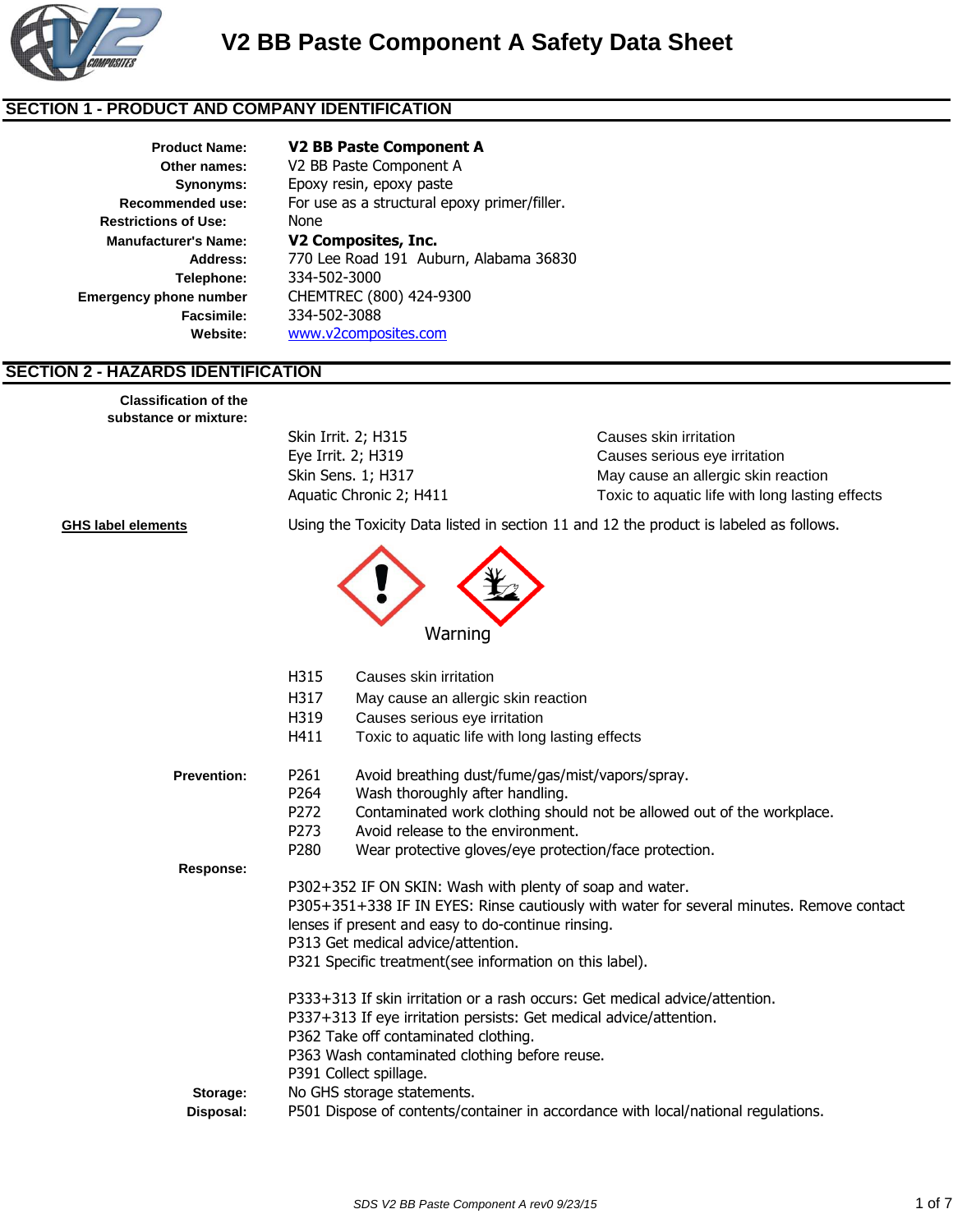

### **SECTION 3 - COMPOSITION/INFORMATION ON INGREDIENTS**

This product contains the following substances that present a hazard within the meaning of the relevant State and Federal Hazardous Substance regulations.

| <b>Ingredients/Chemical Designations</b> | Weight %   | <b>GHS Classification</b> | <b>Notes</b> |
|------------------------------------------|------------|---------------------------|--------------|
| Diglycidyl ether pf bisphenol A          | 75-100%    | Skin Irrit. 2; H315       | [1]          |
| CAS Number: 0025068-38-6                 |            | Eye Irrit. 2; H319        |              |
|                                          |            | Skin Sens. 1; H317        |              |
|                                          |            | Aquatic Chronic 2; H411   |              |
| Amorphous silica, hydrophobic            | $1.0 - 10$ | Not classified            | [1           |
| CAS Number: 0067762-90-7                 |            |                           |              |
| Titanium dioxide                         | $1.0 - 10$ | Not classified            | $[1][2]$     |
| CAS Number: 0013463-67-7                 |            |                           |              |

In accordance with paragraph (i) of 1910.1200, the specific chemical identity and/or exact percentage(concentration) of composition has been withheld as a trade secret.

[1] Substance classified with a health or environmental hazard.

[2] Substance with a workplace exposure limit.

[3] PBT-substance or vPvB-substance.

\*The full texts of the phrases are shown in Section 16.

### **SECTION 4 - FIRST AID MEASURES**

#### **Description of first aid measures**

| Description of hist ald measures                           |                                                                                                                                                                                                                                                                     |
|------------------------------------------------------------|---------------------------------------------------------------------------------------------------------------------------------------------------------------------------------------------------------------------------------------------------------------------|
| General:                                                   | In all cases of doubt, or when symptoms persist, seek medical attention. Never give anything<br>by mouth to an unconscious person.                                                                                                                                  |
| Inhalation:                                                | Remove from area to fresh air. If breathing is irregular or stopped, give artificial respiration.<br>If unconscious, place in the recovery position and obtain immediate medical attention. Give<br>nothing by mouth.                                               |
| <b>Eye Contact:</b>                                        | Remove contact lens and pour a gentle stream of warm water through the affected area<br>for 15 minutes. Do not rub or scratch eyes. If irritation persists, contact a poison<br>control center, emergency room, or physician as further treatment may be necessary. |
| <b>Skin Contact:</b>                                       | Remove contaminated clothing and shoes. Run cold water over the affected area for 15<br>minutes with mild soap. Seek medical attention if irritation persists.                                                                                                      |
| Ingestion:                                                 | If conscious, give large amounts of water. If the material is swallowed, get immediate<br>medical attention or advice. Do not induce vomiting.                                                                                                                      |
| Most important symptoms and effects both acute and delayed |                                                                                                                                                                                                                                                                     |
| Overview:                                                  | Inhalation: May cause lung irritation; potential sensitizer                                                                                                                                                                                                         |
|                                                            | Chronic Health Hazard: This product wil cause irritation to skin and eyes. High concentrations                                                                                                                                                                      |
|                                                            | of vapor can cause irritation of respiratory tract.                                                                                                                                                                                                                 |
|                                                            | See section 2 for further details.                                                                                                                                                                                                                                  |
| Eyes                                                       | Causes serious eye irritation.                                                                                                                                                                                                                                      |
| <b>Skin</b>                                                | May cause an allergic skin reaction. Causes skin irritation.                                                                                                                                                                                                        |
| Ingestion                                                  | Harmful if swallowed.                                                                                                                                                                                                                                               |

### **SECTION 5 - FIRE FIGHTING MEASURES**

| <b>Suitable Extinguishing Media:</b>                 | Water spray, dry chemical, alcohol foam, carbon dioxide.                                                                                                                                                                                                                              |
|------------------------------------------------------|---------------------------------------------------------------------------------------------------------------------------------------------------------------------------------------------------------------------------------------------------------------------------------------|
| <b>Unsuitable Extinguishing Media:</b>               | None known                                                                                                                                                                                                                                                                            |
| Specific Hazards from the chemical<br>during a fire: | Hazardous decomposition: Carbon monoxide, carbon dioxide, aldehydes. Avoid breathing dust/<br>fume/gas/mist/vapors/spray.                                                                                                                                                             |
| Special protective equipment for fire-<br>fighters:  | At higher temperatures vapors can cause pressure buildup in sealed containers. Use water to<br>cool containers exposed to fire. Self-contained respirator equipment and full protective clothing<br>required when smoke or fumes are generated. Electrical grounding not recommended. |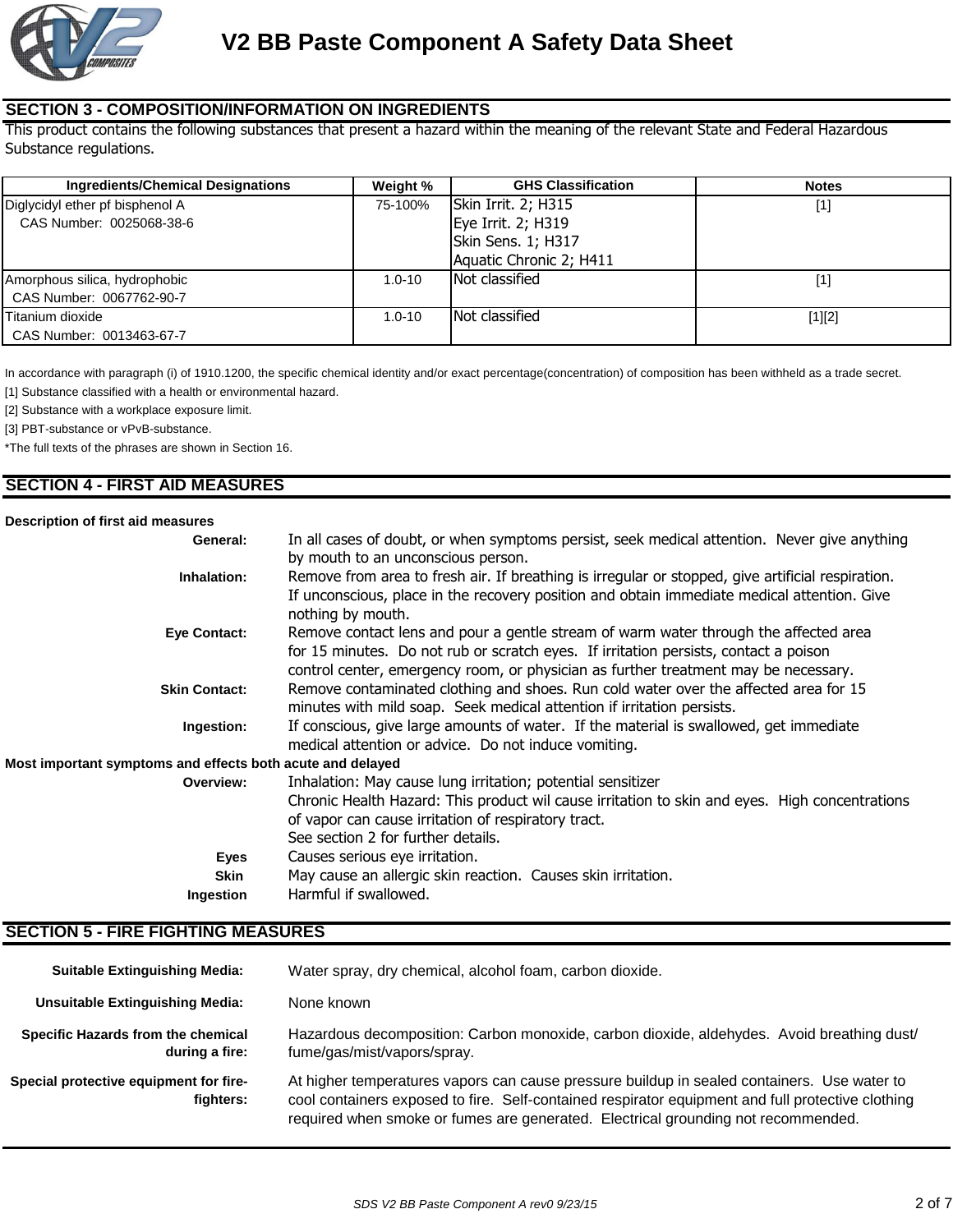

# **SECTION 6 - ACCIDENTAL RELEASE MEASURES**

| <b>Personal Precautions:</b><br><b>Environmental Precautions:</b> | Use personal protection equipment recommended in Section 8.<br>Do not allow spills to enter drains or waterways. Wash hands before eating drinking, smoking or<br>using toilet. Promptly remove soiled clothing and wash thoroughly before use.                |
|-------------------------------------------------------------------|----------------------------------------------------------------------------------------------------------------------------------------------------------------------------------------------------------------------------------------------------------------|
| Methods for clean up:                                             | Avoid all personal contact. Take up with absorbent material. Shovel into closeable container.<br>Flush contaminated area with water. Do not flush to storm drains or water supplies.                                                                           |
| For major spills call Chemtrec(800-424-9300)                      |                                                                                                                                                                                                                                                                |
|                                                                   | Clean up should be performed by trained personnel only. People dealing with major spillages<br>should wear full protective clothing including appropriate respiratory protection. Evacuate the area<br>Prevent further leakage, spillage or entry into drains. |
| <b>SECTION 7 - HANDLING AND STORAGE</b>                           |                                                                                                                                                                                                                                                                |
| Handling:                                                         | Avoid breathing aerosols, mist and vapors. Avoid contact with skin and eyes.<br>See section 2 for further details. [Prevention]                                                                                                                                |
| Storage:                                                          | Keep from freezing. Handle containers carefully to prevent damage and spillage. Store in a cool<br>dry area. Keep container closed when not in use.<br>See section 2 for further details. [Storage]                                                            |
| Incompatible materials:                                           | Strong acids and strong bases. Amines and mercaptans may initiate possible hazardous<br>polymerization.<br>If container is exposed to high heat, it can be pressurized and possibly rupture expolosively. Keep                                                 |
|                                                                   | the container tightly closed and in a coll, well ventilated place.                                                                                                                                                                                             |

# **SECTION 8 - EXPOSURE CONTROLS/PERSONAL PROTECTION**

| <b>Exposure Limits:</b> |                                 |               |                                              |  |  |  |
|-------------------------|---------------------------------|---------------|----------------------------------------------|--|--|--|
| <b>CAS No.</b>          | Ingredient                      | <b>Source</b> | Value                                        |  |  |  |
| 0013463-67-7            | Diglycidyl ether of bisphenol A | <b>OSHA</b>   | No Established Limit                         |  |  |  |
|                         |                                 | <b>ACGIH</b>  | No Established Limit                         |  |  |  |
|                         |                                 | <b>INIOSH</b> | No Established Limit                         |  |  |  |
|                         |                                 | Supplier      | No Established Limit                         |  |  |  |
| 0025068-38-6            | Titanium dioxide                | <b>OSHA</b>   | TWA: 15 mg/m <sup>3</sup>                    |  |  |  |
|                         |                                 | <b>ACGIH</b>  | TWA: $10$ mg/m <sup>3</sup> 2B, Revised 2006 |  |  |  |
|                         |                                 | <b>NIOSH</b>  | Footnote ca                                  |  |  |  |
|                         |                                 | Supplier      | No Established Limit                         |  |  |  |
| 0067762-90-7            | Amorphous silica, hydrophobic   | <b>OSHA</b>   | No Established Limit                         |  |  |  |
|                         |                                 | <b>ACGIH</b>  | No Established Limit                         |  |  |  |
|                         |                                 | <b>INIOSH</b> | No Established Limit                         |  |  |  |
|                         |                                 | Supplier      | No Established Limit                         |  |  |  |

### **Carcinogen Data**

| <b>CAS No.</b> | Ingredient                      | Source      | Value                                                 |
|----------------|---------------------------------|-------------|-------------------------------------------------------|
| 0013463-67-7   | Diglycidyl ether of bisphenol A | <b>OSHA</b> | Select Carcinogen: No                                 |
|                |                                 | <b>INTP</b> | Known: No; Suspected: No                              |
|                |                                 | <b>IARC</b> | Group 1: No; Group 2a: No; Group 2b: No; Group 3: No  |
|                |                                 |             | Group 4: No                                           |
| 0025068-38-6   | Titanium dioxide                | <b>OSHA</b> | Select Carcinogen: No                                 |
|                |                                 | <b>NTP</b>  | Known: No; Suspected: No                              |
|                |                                 | <b>IARC</b> | Group 1: No; Group 2a: No; Group 2b: Yes; Group 3: No |
|                |                                 |             | Group 4: No                                           |
| 0067762-90-7   | Amorphous silica, hydrophobic   | <b>OSHA</b> | Select Carcinogen: No                                 |
|                |                                 | <b>INTP</b> | Known: No; Suspected: No                              |
|                |                                 | <b>IARC</b> | Group 1: No; Group 2a: No; Group 2b: No; Group 3: No  |
|                |                                 |             | Group 4: No                                           |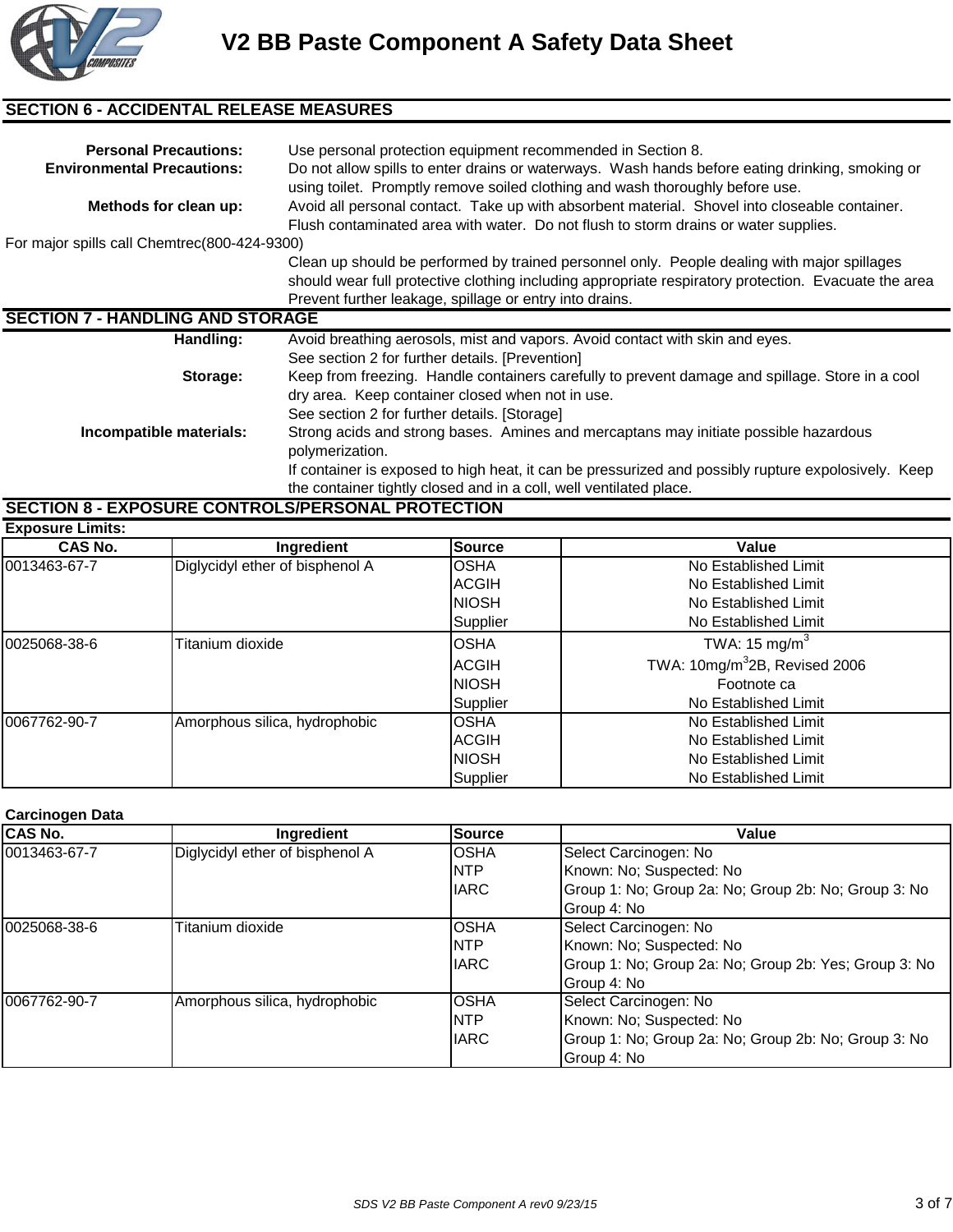

#### **Exposure Controls:**

- Respiratory Protection: When the product is sprayed or heated without adequate ventilation, an approved MSHA/NIOSH positive-pressure supplied air respirator may be required.
- **Eye Protection:** Standard safety glasses with side shields; chemical goggles (if splashing is possible).
- **Skin Protection:** Protective clothing should be selected. Gloves-neoprene, nitrile rubber, butyl rubber. Thin latex disposable gloves should be avoided for repeated or long term use.
- **Engineering Controls:** Provide adequate ventilation. Where reasonably practicable this should be achieved by the use of local exhaust ventilation and good general extraction. If these are not sufficient to maintain concentrations of particulates and any vapor below occupational exposure limits suitable respiratory protection must be worn.
- **Hygiene Measures:** Wash hands before and after breaks. Wear clean, body-covering clothing. Good personal hygiene and the use of barrier creams, caps, protective gloves, cotton coveralls or long sleeved loose fitting clothing will maximize comfort.

#### **SECTION 9 - PHYSICAL AND CHEMICAL PROPERTIES**

| <b>Physical State:</b>                 | Liquid                          |
|----------------------------------------|---------------------------------|
| Appearance/Color:                      | Slightly viscuos liquid         |
| Odor:                                  | sweet smelling gel              |
| <b>Odor Threshold:</b>                 | NA.                             |
| Vapor Pressure:                        | 1.0mmHg @ 180°F                 |
| <b>Vapor Density:</b>                  | <b>NA</b>                       |
| pH:                                    | <b>NA</b>                       |
| <b>Specific Gravity:</b>               | 1.20 @ 77°F                     |
| Solubility (wt.% in water):            | Slight                          |
| <b>Freezing/Melting Point:</b>         | <b>NA</b>                       |
| <b>Boiling Point:</b>                  | $>200^{\circ}$ F                |
| <b>Flash Point:</b>                    | > 99°C Pensky Martin Closed Cup |
| <b>Evaporation Rate:</b>               | <b>NA</b>                       |
| <b>Flammability:</b>                   | <b>NA</b>                       |
| <b>Explosive limits:</b>               | <b>NA</b>                       |
| Partition coefficient: n-octanol/water | <b>NA</b>                       |
| <b>Auto Ignition Temp:</b>             | <b>NA</b>                       |
| <b>Decomposition Temp:</b>             | <b>NA</b>                       |
| <b>Viscosity:</b>                      | <b>NA</b>                       |
| <b>Volume % Volatile:</b>              | none                            |
|                                        |                                 |

| <b>SECTION 10 - STABILITY AND REACTIVITY</b> |                                                                                                                                                                                                                                                 |  |  |  |
|----------------------------------------------|-------------------------------------------------------------------------------------------------------------------------------------------------------------------------------------------------------------------------------------------------|--|--|--|
| <b>Reactivity:</b>                           | Hazardous polymerization may occur if product is not handled as per instructions.                                                                                                                                                               |  |  |  |
| <b>Chemical Stability:</b>                   | This product requires another product to react at room temperature. Mix and use product in<br>accordance with directions for safety. Excessive heat and fume generation can occur if improperly<br>handled. Not sensitive to mechanical impact. |  |  |  |
| Possible hazardous reactions:                | Strong                                                                                                                                                                                                                                          |  |  |  |
| <b>Conditions to avoid:</b>                  | Elevated temperatures, strong acids or bases in bulk                                                                                                                                                                                            |  |  |  |
| Incompatible materials:                      | Strong acids and bases. Amines and mercaptans may initiate possible hazardous polymerization.                                                                                                                                                   |  |  |  |
| Hazardous decomposition products:            | Carbon monoxide, carbon dioxide, aldehydes, and various compounds from incomplete combustion.                                                                                                                                                   |  |  |  |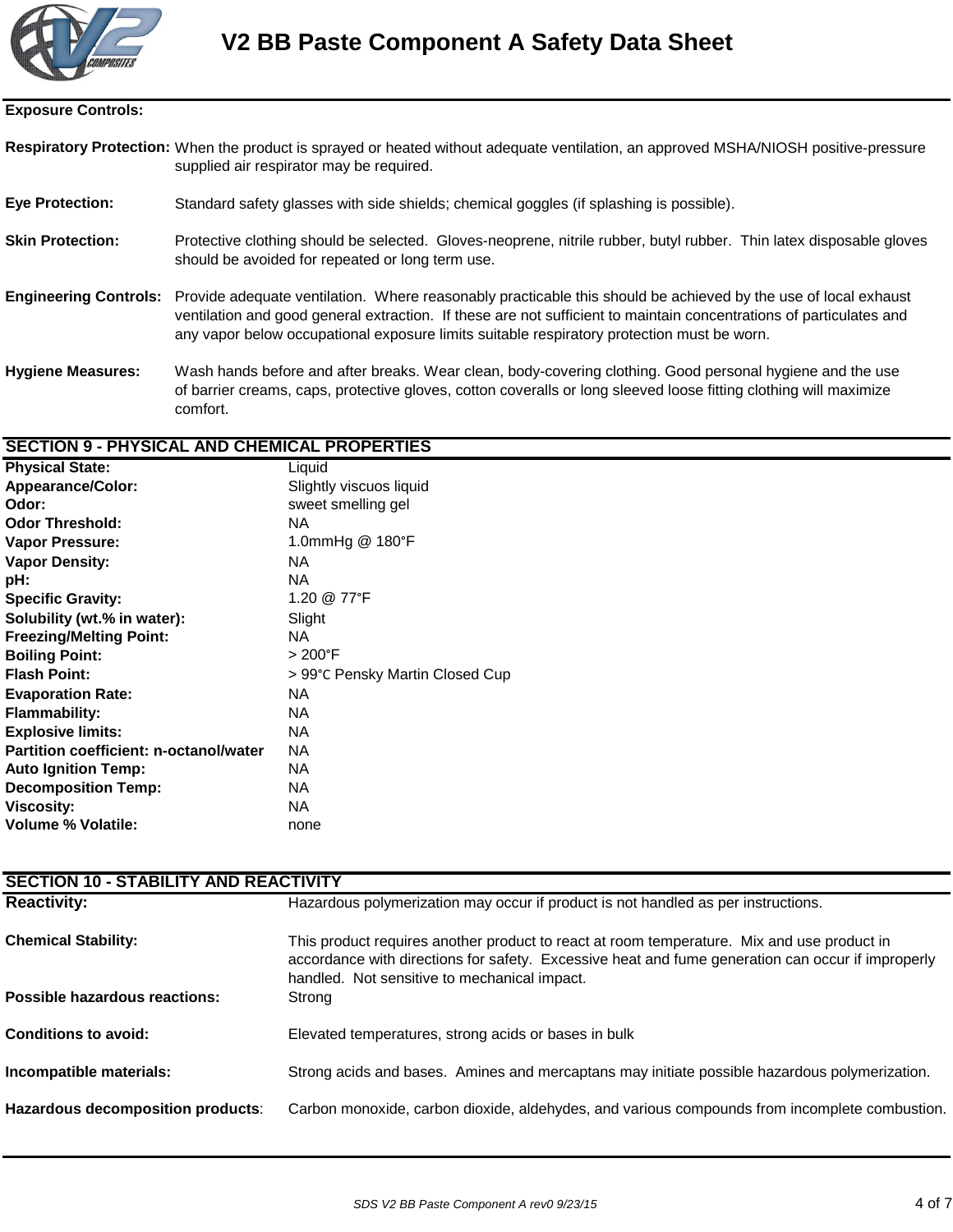

# **SECTION 11 - TOXICOLOGICAL INFORMATION**

### **Acute Toxicity**

Based on the properties of the epoxy constituents and considering toxicological data on similar preparations this preparation may be an irritant and a skin and respiratory sensitizer. Low molecular weight epoxy constituents are irritating to eyes, mucous membranes and skin. Repeated skin contact may lead to irritation and sensitization, possibly with cross-sensitization to other epoxies. Skin contact with the preparation and exposure to spray mist and vapor should be avoided.

|                                 |               |                          | Inhalation  | Inhalation         |                         |
|---------------------------------|---------------|--------------------------|-------------|--------------------|-------------------------|
|                                 | Oral LD50,    | Skin LD50,               | Vapor LC50, | Dust/Mist LC50,    |                         |
| Ingredient                      | mg/kg         | mg/kg                    | mg/L/4hr    | mg/L/4hr           | Inhalation Gas LC50 ppm |
| Diglycidyl ether of bisphenol A | >5,000.00     | 20,000,00                | No data     | INo data available | No data available       |
| $(25068 - 38 - 6)$              | Rat-Cat.: NA  | <b>Rabbit</b>            | available   |                    |                         |
| Amorphous Silica, hydrophobic   | 1,000.00      | 2.000.00                 | No data     | INo data available | No data available       |
| $(67762-90-7)$                  | Rat- Cat.:4   | Rabbit- Cat.:4 available |             |                    |                         |
| Titanium dioxide                | 10,000.00     | 10,000.00                | No data     | 6.82, Rat -        | INo data available      |
| $(13463 - 67 - 7)$              | Rat- Cat.: NA | Rabbit-                  | lavailable  | Cat.: NA           |                         |
|                                 |               | Cat: NA                  |             |                    |                         |

Note: When no route specific LD50 data is available for an acute toxin, the converted acute toxicity point estimate was used in the calculation of the product's ATE(Acute Toxicity Estimate).

| <b>Classification</b>         | Category       | <b>Hazard Description</b>           |
|-------------------------------|----------------|-------------------------------------|
| Acute toxicity (oral)         |                | Harmful if swallowed                |
| Acute toxicity(dermal)        |                | Not applicable                      |
| Acute toxicity(inhalation)    |                | Not applicable                      |
| Skin corrosion/irritation     |                | Causes skin irritation              |
| Serious eye damage/irritation | $\overline{2}$ | Causes serious eye irritation       |
| Respiratory sensitization     |                | Not applicable                      |
| Skin sensitization            |                | May cause an allergic skin reaction |
| Germ cell mutagenicity        |                | Not applicable                      |
| Carcinogenicity               |                | Not applicable                      |
| Reproductive toxicity         |                | Not applicable                      |
| STOT-single exposure          |                | Not applicable                      |
| STOT-repeated exposure        |                | Not applicable                      |
| Aspiration hazard             |                | Not applicable                      |

## **SECTION 12 - ECOLOGICAL INFORMATION**

| <b>Aquatic Ecotoxicity:</b>                           | Toxic to aquatic life with long lasting effects. |                           |                                                 |  |  |
|-------------------------------------------------------|--------------------------------------------------|---------------------------|-------------------------------------------------|--|--|
| Ingredient                                            | 96hr LC50 fish mg/l                              | 48hr EC50 crustacea, mg/l | ErC50 algae mg/l                                |  |  |
| Diglycidyl ether of bisphenol A<br>$(25068 - 38 - 6)$ | 3.10, Pimephales<br>promelas                     | 1.40, Daphnia magna       | Not available                                   |  |  |
| Amorphous Silica, hydrophobic<br>$(67762 - 90 - 7)$   | Not available                                    | Not available             | Not available                                   |  |  |
| Titanium dioxide<br>$(13463 - 67 - 7)$                | 1,000.00, Fundulus<br>heteroclitus               | 5.50 Daphnia magna        | 5.83 (72hr), Pseudokirchneriella<br>subcapitata |  |  |
|                                                       |                                                  |                           |                                                 |  |  |

| Persistance and degradability             | There is no data available on the preparation itself. |
|-------------------------------------------|-------------------------------------------------------|
| <b>Bioaccumulative Potential</b>          | Not measured                                          |
| <b>Mobility in soil</b>                   | No data available                                     |
| <b>Results of PBT and vPvB assessment</b> | This product contains no PBT/vPvB chemicals.          |
| Other adverse effects                     | No data available                                     |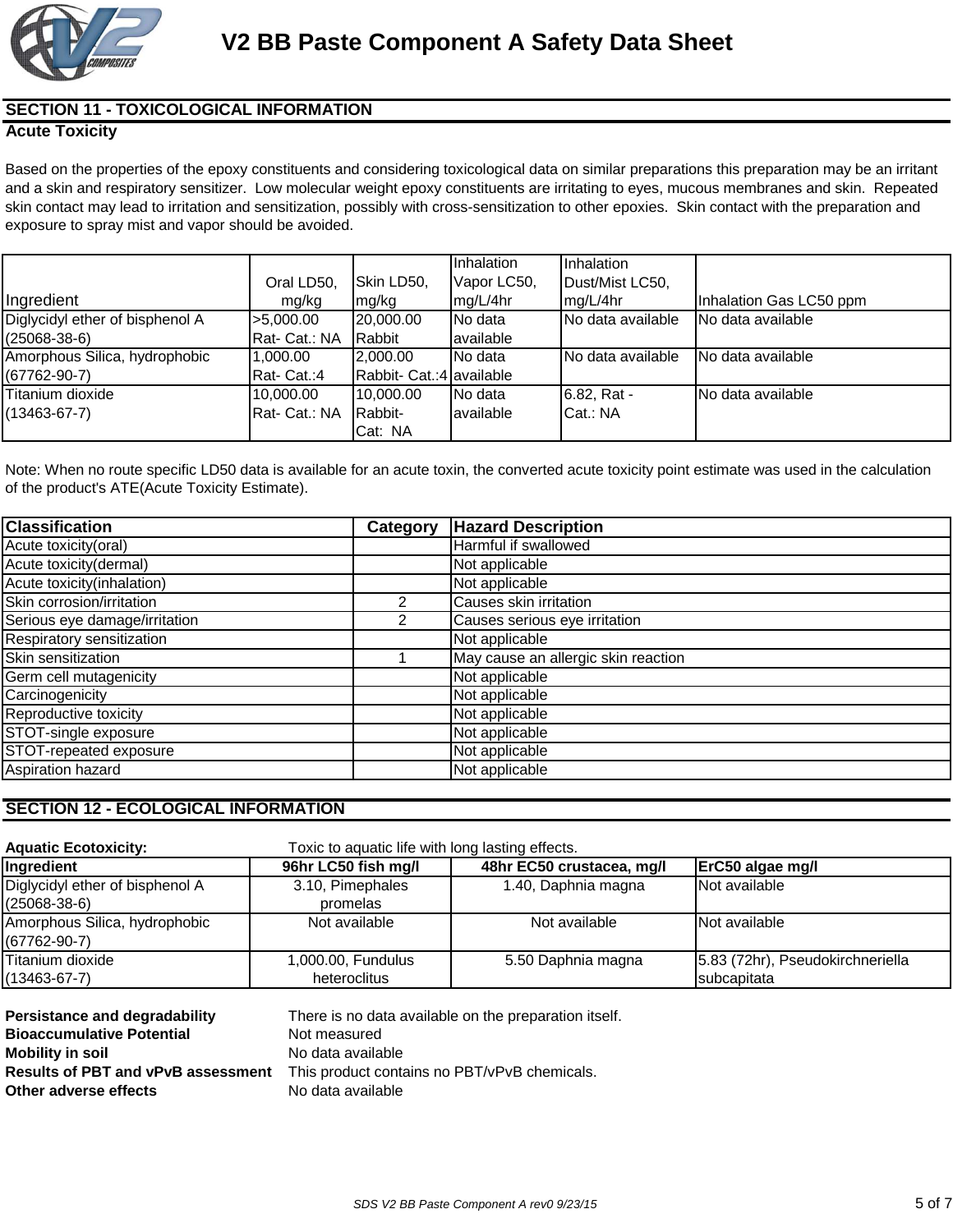

### **SECTION 13 - DISPOSAL CONSIDERATIONS**

**Disposal Method:** Disposal should be in accordance with applicable regional, national and local laws and regulations. Disposal of this product and any by-products should at all times comply with the requirements of environmental protection and waste disposal legislation and any local requirements.

### **SECTION 14 - TRANSPORT REGULATIONS**

| <b>UN Number</b>                                    |                          | <b>DOT(Domestic Surface Transportation):</b>                                                     | Not applicable                                                                                   |  |  |
|-----------------------------------------------------|--------------------------|--------------------------------------------------------------------------------------------------|--------------------------------------------------------------------------------------------------|--|--|
|                                                     |                          | <b>IMO/IMDG(Ocean Transportation):</b>                                                           | Not regulated                                                                                    |  |  |
|                                                     | <b>ICAO/IATA:</b>        |                                                                                                  | Not regulated                                                                                    |  |  |
| <b>UN Proper shipping</b>                           |                          | <b>DOT(Domestic Surface Transportation):</b>                                                     | Not regulated                                                                                    |  |  |
| name                                                |                          | <b>IMO/IMDG(Ocean Transportation):</b>                                                           | Not regulated                                                                                    |  |  |
| <b>ICAO/IATA:</b>                                   |                          |                                                                                                  | Not regulated                                                                                    |  |  |
|                                                     | <b>DOT Hazard Class:</b> |                                                                                                  |                                                                                                  |  |  |
| <b>Transport hazard</b>                             |                          |                                                                                                  | Not applicable                                                                                   |  |  |
| class                                               | <b>IMDG/Sub Class:</b>   |                                                                                                  | Not applicable                                                                                   |  |  |
|                                                     | Air Class:               |                                                                                                  | Not applicable                                                                                   |  |  |
| Packing group                                       |                          | Not applicable                                                                                   |                                                                                                  |  |  |
| <b>Environmental hazards</b>                        |                          |                                                                                                  |                                                                                                  |  |  |
| <b>IMDG</b>                                         |                          |                                                                                                  | Marine pollutant: Yes (Diglycidyl ether of bisphenol A)                                          |  |  |
|                                                     |                          | No further information                                                                           |                                                                                                  |  |  |
| <b>Special precautions for user</b>                 |                          |                                                                                                  |                                                                                                  |  |  |
| <b>SECTION 15 - REGULATORY INFORMATION</b>          |                          |                                                                                                  |                                                                                                  |  |  |
| <b>Regulatory Overview</b>                          |                          |                                                                                                  | The regulatory data in Section 15 is not intended to be all-inclusive, only selected regulations |  |  |
|                                                     |                          | are represented.                                                                                 |                                                                                                  |  |  |
| <b>Toxic Substance Control Act(TSCA)</b>            |                          |                                                                                                  |                                                                                                  |  |  |
|                                                     |                          |                                                                                                  |                                                                                                  |  |  |
|                                                     |                          | All components of this material are either listed or exempt from listing on the TSCA Inventory.  |                                                                                                  |  |  |
| <b>WHMIS Classification</b>                         | D <sub>2</sub> B         |                                                                                                  |                                                                                                  |  |  |
| <b>US EPA Tier II Hazards</b>                       |                          | Fire: No                                                                                         |                                                                                                  |  |  |
|                                                     |                          | Sudden Release of Pressure: No                                                                   |                                                                                                  |  |  |
|                                                     |                          | Reactive: No                                                                                     |                                                                                                  |  |  |
|                                                     |                          | Immediate(Acute): Yes                                                                            |                                                                                                  |  |  |
|                                                     |                          | Delayed(Chronic): No                                                                             |                                                                                                  |  |  |
| <b>EPCRA 311/312 Chemicals and RQs:</b>             |                          |                                                                                                  | To the best of our knowledge there are no chemicals at levels which require reporting under this |  |  |
|                                                     |                          | statute.                                                                                         |                                                                                                  |  |  |
| <b>EPCRA 302 Extremely Hazardous:</b>               |                          | To the best of our knowledge there are no chemicals at levels which require reporting under this |                                                                                                  |  |  |
|                                                     |                          | statute.                                                                                         |                                                                                                  |  |  |
| <b>EPCRA 313 Toxic Chemicals:</b>                   |                          | To the best of our knowledge there are no chemicals at levels which require reporting under this |                                                                                                  |  |  |
|                                                     |                          | statute.                                                                                         |                                                                                                  |  |  |
| Proposition 65 - Carcinogens(>0.0%):                |                          | Titanium dioxide                                                                                 |                                                                                                  |  |  |
|                                                     |                          |                                                                                                  |                                                                                                  |  |  |
| <b>Proposition 65 - Developmental</b>               |                          |                                                                                                  | To the best of our knowledge there are no chemicals at levels which require reporting under this |  |  |
| Toxins(0.0%):                                       |                          | statute.                                                                                         |                                                                                                  |  |  |
|                                                     |                          |                                                                                                  |                                                                                                  |  |  |
| <b>Proposition 65 - Female</b>                      |                          |                                                                                                  | To the best of our knowledge there are no chemicals at levels which require reporting under this |  |  |
| Repro Toxins (0.0%):                                |                          | statute.                                                                                         |                                                                                                  |  |  |
|                                                     |                          |                                                                                                  |                                                                                                  |  |  |
| <b>Proposition 65 - Male Repro</b>                  |                          |                                                                                                  | To the best of our knowledge there are no chemicals at levels which require reporting under this |  |  |
| Toxins(0.0%):                                       |                          | statute.                                                                                         |                                                                                                  |  |  |
|                                                     |                          |                                                                                                  |                                                                                                  |  |  |
| New Jersey RTK Substances(>1%):                     |                          | Titanium dioxide                                                                                 |                                                                                                  |  |  |
|                                                     |                          |                                                                                                  |                                                                                                  |  |  |
| Pennsylvannia RTK Substances(>1%): Titanium dioxide |                          |                                                                                                  |                                                                                                  |  |  |
|                                                     |                          |                                                                                                  |                                                                                                  |  |  |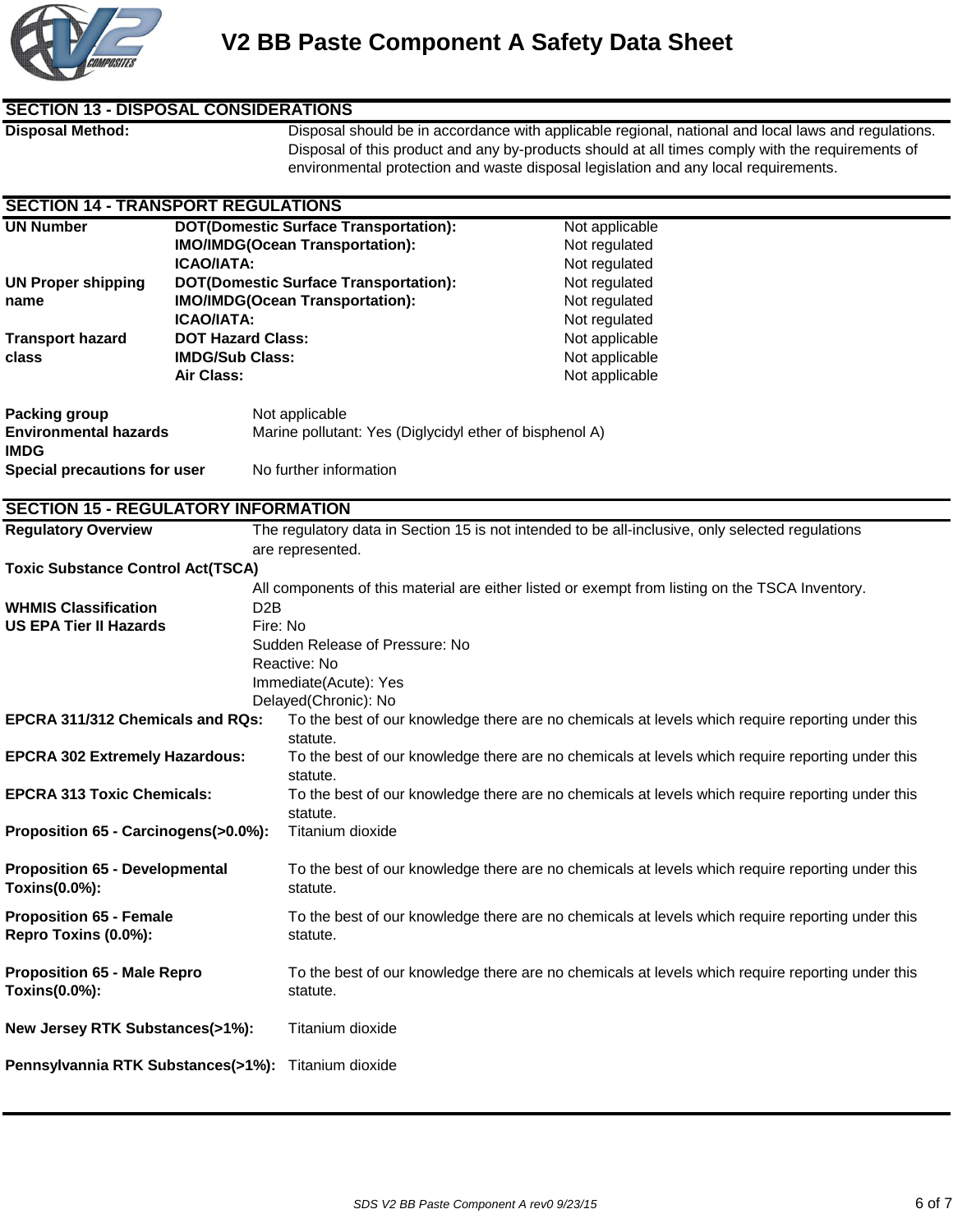

### **SECTION 16 - OTHER INFORMATION**

The full text of the phrases appearing in section 3 is:

- H315 Causes skin irritation
- H317 May cause an allergic skin reaction
- H319 Causes serious eye irritation
- H411 Toxic to aquatic life with long lasting effects

### **The customer is responsible for determining the PPE code for this material.**

| <b>SDS ISSUE DATE:</b>     | 9/23/2015                    |
|----------------------------|------------------------------|
| <b>SDS VERSION NUMBER:</b> |                              |
| <b>SDS FORMAT:</b>         | $(HCS)(29$ CFR 1910.1200(g)) |
| <b>SDS REVISION NOTES:</b> |                              |
| <b>SDS AUTHOR:</b>         | DI M                         |
|                            |                              |

**Disclaimer:** V2 Composites does not manufacture the components in the product. Component safety data sheets are available upon request. The SDS originates from the component SDS. Reasonable care has been taken in the preparation of this information, but the manufacturer makes no warranty of merchantability or any other warranty, expressed or implied, with respect to this information. The manufacturer makes no representations and assumes no liability for any direct, incidental or consequential damages resulting from its use.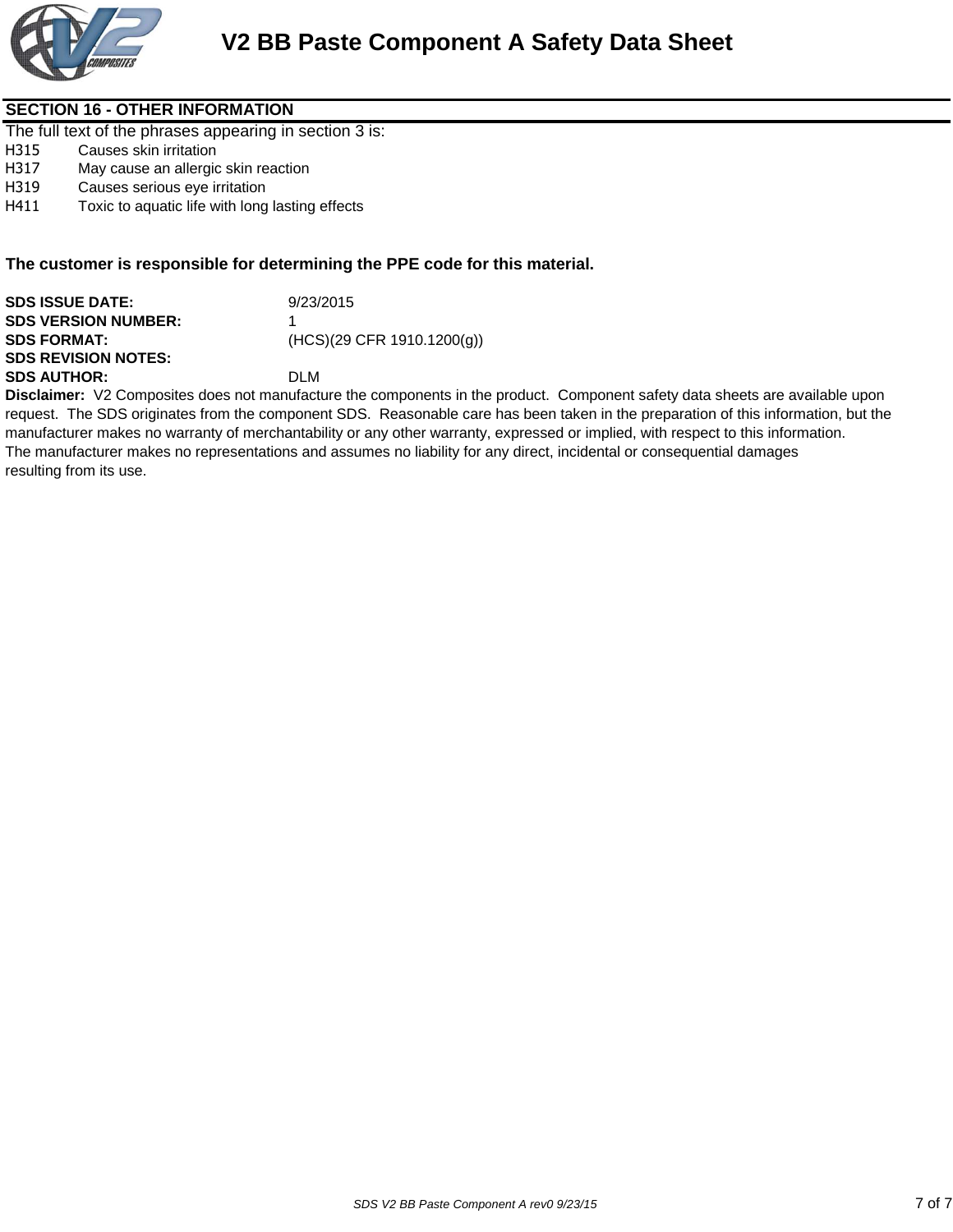

### **SECTION 1 - PRODUCT AND COMPANY IDENTIFICATION**

| Product Name:                 |
|-------------------------------|
| Other names:                  |
| <b>Synonyms:</b>              |
| Recommended use:              |
| <b>Restrictions of Use:</b>   |
| <b>Manufacturer's Name:</b>   |
| <b>Address:</b>               |
| Telephone:                    |
| <b>Emergency phone number</b> |
| <b>Facsimile:</b>             |
| Waheita:                      |

### **V2 BB Paste Component B**

**Other names:** V2 BB Paste Component B Epoxy resin, hardener, catalyst None **Manufacturer's Name: V2 Composites, Inc. Address:** 770 Lee Road 191 Auburn, Alabama 36830 **Telephone:** 334-502-3000 **Emergency phone number** CHEMTREC (800) 424-9300 **Facsimile:** 334-502-3088 **Website:** www.v2composites.com For use as a epoxy hardener with the V2 BB Paste Component A.

### **SECTION 2 - HAZARDS IDENTIFICATION**

Suspected of causing cancer Acute Tox. 4; H302 Harmful if swallowed Acute Tox. 4; H312 Harmful in contact with skin Skin Irrit. 1; H314 Causes severe skin burns and eye damage Eye Dam. 1; H318 Causes serious eye damage Skin Sens. 1;H317 May cause an allergic reaction Repr. 2; H361f Suspected of damaging fertility. Aquatic Chronic 2; H411 Toxic to aquatic life with long lasting effects **Classification of the substance or mixture:**

**GHS label elements** Using the Toxicity Data listed in section 11 and 12 the product is labeled as follows.



### Danger

H312 Harmful in contact with skin.

H302 Harmful if swallowed.

- H314 Causes severe skin burns and eye damage.
- H317 May cause an allergic skin reaction.
- H318 Causes serious eye damage.
- H351 Suspected of causing cancer.
- H361f Suspected of damaging fertility.
- H411 Toxic to aquatic life with long lasting effects.

**Prevention:** P201 Obtain special instructions before use.

- P202 Do not handle until all safety precautions have been read and understood.
- P261 Avoid breathing dust/fumes/gas/mist/vapors/spray.
- P264 Wash thoroughly after handling.
- P270 Do not eat, drink, or smoke when using this product.
- P272 Contaminated work clothing should not be allowed out of the workplace.
- P273 Avoid release to the environment.
- P280 Wear protective gloves/eye protection/face protection.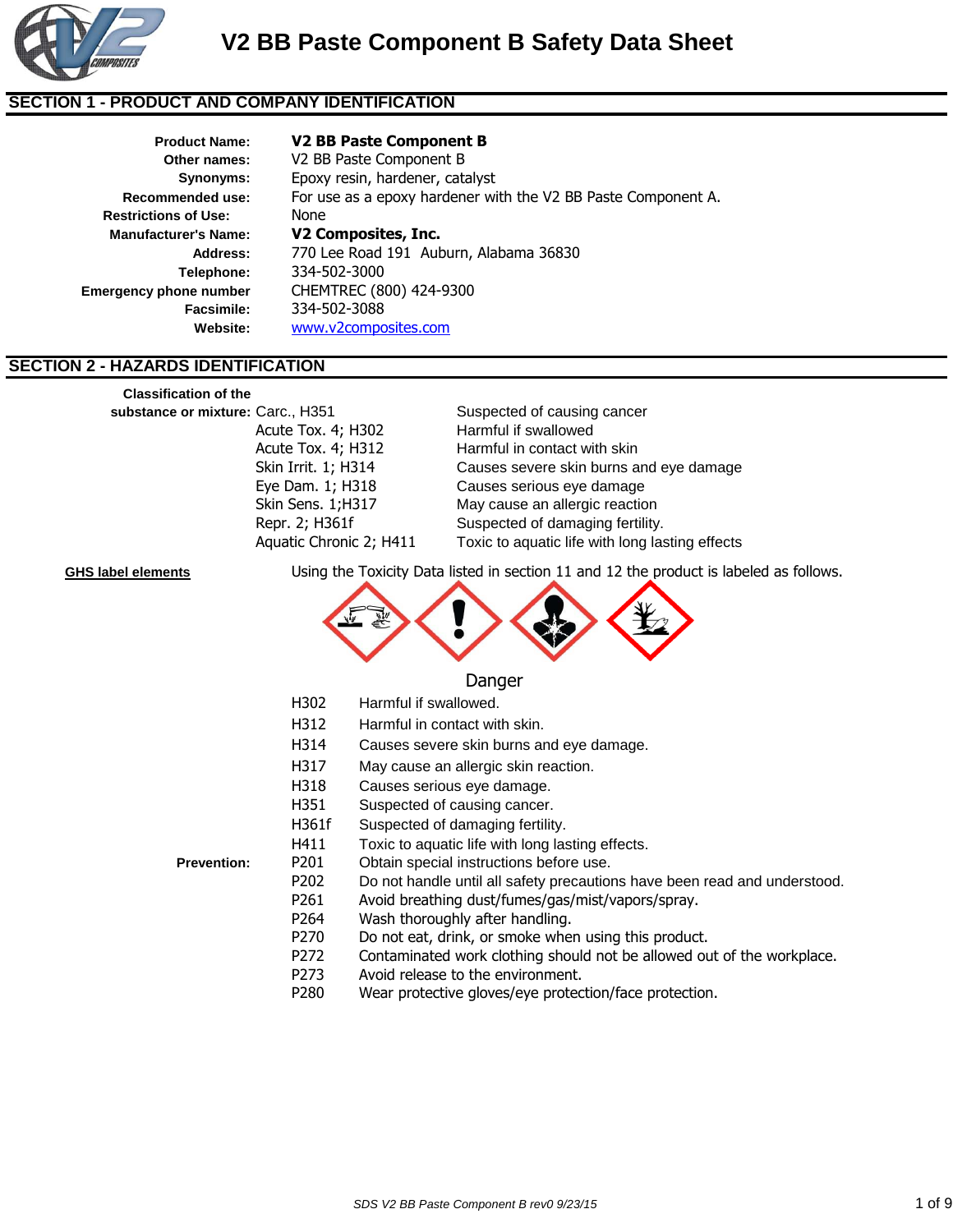

# **V2 BB Paste Component B Safety Data Sheet**

| Response: | P301+312 IF SWALLOWED: Call a POISON CENTER or doctor/physician if you feel unwell.       |
|-----------|-------------------------------------------------------------------------------------------|
|           | P302+352 IF ON SKIN: Wash with plenty of soap and water.                                  |
|           | P303+361+353: IF ON SKIN (or hair): Take off immediately all contaminated clothing. Rinse |
|           | skin with water/shower.                                                                   |
|           | P304+312: IF INHALED: Call a POISON CENTER or doctor/physician if you feel unwell.        |
|           | P305+351+338 IF IN EYES: Rinse cautiously with water for several minutes. Remove contact  |
|           | lenses if present and easy to do-continue rinsing.                                        |
|           | P308+313 IF exposed or concerned: Get medical advice/attention.                           |
|           | P310: Immediately call a POISON CENTER/doctor/physician.                                  |
|           | P321 Specific treatment (see information on this label).                                  |
|           | P330 Rinse mouth.                                                                         |
|           | P331 Do Not induce vomiting.                                                              |
|           | P333+313 If skin irritation or a rash occurs: Get medical advice/attention.               |
|           | P340: Remove person to fresh air and keep comfortable for breathing.                      |
|           | P363 Wash contaminated clothing before reuse.                                             |
|           | P391 Collect spillage.                                                                    |
| Storage:  | P405 Store locked up.                                                                     |
| Disposal: | P501 Dispose of contents/container in accordance with local/national regulations.         |

### **SECTION 3 - COMPOSITION/INFORMATION ON INGREDIENTS**

This product contains the following substances that present a hazard within the meaning of the relevant State and Federal Hazardous Substance regulations.

| <b>Ingredients/Chemical Designations</b> | Weight % | <b>GHS Classification</b> | <b>Notes</b> |
|------------------------------------------|----------|---------------------------|--------------|
| Tetraethylenepentamine                   | $<$ 2%   | Acute Tox. 4; H302        | $[1]$        |
| CAS Number: 0000112-57-2                 |          | Acute Tox. 4; H312        |              |
|                                          |          | Skin Corr. 1B; H314       |              |
|                                          |          | Skin Sens. 1; H317        |              |
|                                          |          | Aquatic Chronic 2; H411   |              |
| Diethylenetriamine (DETA)                | 5-15%    | Acute Tox. 4; H302        | $[1][2]$     |
| CAS Number: 0000111-40-0                 |          | Acute Tox. 4; H312        |              |
|                                          |          | Skin Corr. 1B; H314       |              |
|                                          |          | Skin Sens. 1; H317        |              |
| TOFA, reaction product with TEPA         | 70-90%   | Eye Dam. 1; H318          | $[1]$        |
| CAS Number: 0068953-36-6                 |          | Aquatic Chronic 2; H411   |              |
| Diphenylolpropane                        | 1.0-10%  | Repr. 2; H361f            | $[1]$        |
| CAS Number: 0000080-05-7                 |          | STOT SE 3; H335           |              |
|                                          |          | Eye Dam. 1; H318          |              |
|                                          |          | Skin Sens. 1; H317        |              |
| Carbon black                             | 1.0-10%  | Not classified            | $[1][2]$     |
| CAS Number: 0001333-86-4                 |          |                           |              |
| Amorphous Silica, hydrophobic            | 5-10%    | Not classified            | $[1]$        |
| CAS Number: 67762-90-7                   |          |                           |              |
| Aluminosilicate fibre                    | <2%      | Carc. 2, H351             | $[1]$        |
| CAS Number: 0142844-00-6                 |          |                           |              |

In accordance with paragraph (i) of 1910.1200, the specific chemical identity and/or exact percentage(concentration) of composition has been withheld as a trade secret.

[1] Substance classified with a health or environmental hazard.

[2] Substance with a workplace exposure limit.

[3] PBT-substance or vPvB-substance.

\*The full texts of the phrases are shown in Section 16.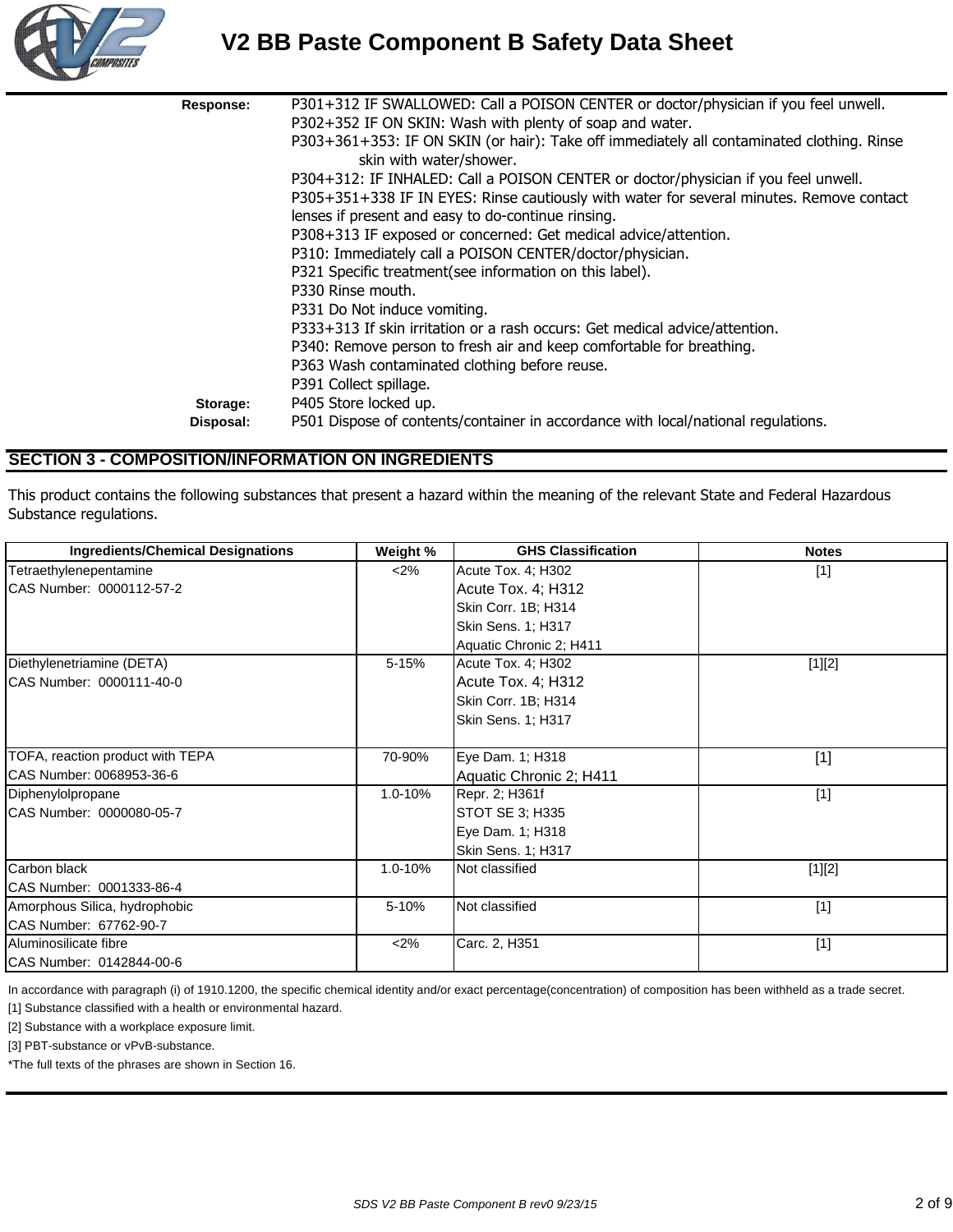

# **SECTION 4 - FIRST AID MEASURES**

| Description of first aid measures                                                                                                                                                      |                                                                                                                                                                                                                                                                     |  |
|----------------------------------------------------------------------------------------------------------------------------------------------------------------------------------------|---------------------------------------------------------------------------------------------------------------------------------------------------------------------------------------------------------------------------------------------------------------------|--|
| General:                                                                                                                                                                               | In all cases of doubt, or when symptoms persist, seek medical attention. Never give anything<br>by mouth to an unconscious person.                                                                                                                                  |  |
| Inhalation:                                                                                                                                                                            | Remove from area to fresh air. If breathing is irregular or stopped, give artificial respiration.<br>If unconscious, place in the recovery position and obtain immediate medical attention. Give<br>nothing by mouth.                                               |  |
| Eye Contact:                                                                                                                                                                           | Remove contact lens and pour a gentle stream of warm water through the affected area<br>for 15 minutes. Do not rub or scratch eyes. If irritation persists, contact a poison<br>control center, emergency room, or physician as further treatment may be necessary. |  |
| Remove contaminated clothing and shoes. Run cold water over the affected area for 15<br><b>Skin Contact:</b><br>minutes with mild soap. Seek medical attention if irritation persists. |                                                                                                                                                                                                                                                                     |  |
| If conscious, give large amounts of water. If the material is swallowed, get immediate<br>Ingestion:<br>medical attention or advice. Do not induce vomiting.                           |                                                                                                                                                                                                                                                                     |  |
| Most important symptoms and effects both acute and delayed                                                                                                                             |                                                                                                                                                                                                                                                                     |  |
| Inhalation: May cause lung irritation; potential sensitizer<br>Overview:<br>See section 2 for further details.                                                                         |                                                                                                                                                                                                                                                                     |  |
| Eyes                                                                                                                                                                                   | Causes serious eye damage.                                                                                                                                                                                                                                          |  |
| <b>Skin</b>                                                                                                                                                                            | Harmful in contact with skin. May cause an allergic reaction. Causes severe skin burns and eye<br>damage.                                                                                                                                                           |  |
| Ingestion                                                                                                                                                                              | Harmful if swallowed.                                                                                                                                                                                                                                               |  |

## **SECTION 5 - FIRE FIGHTING MEASURES**

| <b>Suitable Extinguishing Media:</b>                                       | Dry chemical, foam, carbon dioxide and water fog.                                    |
|----------------------------------------------------------------------------|--------------------------------------------------------------------------------------|
| <b>Unsuitable Extinguishing Media:</b>                                     | None known                                                                           |
| <b>Specific Hazards from the</b>                                           | Hazardous decomposition: Oxides of carbon and nitrogen, aldehydes                    |
| chemical during a fire:                                                    | Avoid breathing dust/fume/gas/mist/vapors/spray.                                     |
| Special protective equipment for<br>fire-fighters:<br><b>ERG Guide No.</b> | Self-contained breathing apparatus (SCBA) and full firefighting gear should be worn. |

### **SECTION 6 - ACCIDENTAL RELEASE MEASURES**

| <b>Personal Precautions:</b>                 | Use personal protection equipment recommended in Section 8.                                                                                                                                                                                                    |  |  |
|----------------------------------------------|----------------------------------------------------------------------------------------------------------------------------------------------------------------------------------------------------------------------------------------------------------------|--|--|
| <b>Environmental Precautions:</b>            | Do not allow spills to enter drains or waterways. Wash hands before eating drinking, smoking or<br>using toilet. Promptly remove soiled clothing and wash thoroughly before use.                                                                               |  |  |
| Methods for clean up:                        | Avoid all personal contact. Take up with absorbent material like sand. Shovel into closeable<br>container. Wash the spillage area clean with liquid decontaminant.                                                                                             |  |  |
| For major spills call Chemtrec(800-424-9300) |                                                                                                                                                                                                                                                                |  |  |
|                                              | Clean up should be performed by trained personnel only. People dealing with major spillages<br>should wear full protective clothing including appropriate respiratory protection. Evacuate the area<br>Prevent further leakage, spillage or entry into drains. |  |  |

# **SECTION 7 - HANDLING AND STORAGE**

| Precautions for safe handling: | Avoid breathing aerosols, mists and vapors. Avoid contact with skin and eyes.                                                   |  |  |
|--------------------------------|---------------------------------------------------------------------------------------------------------------------------------|--|--|
|                                | See section 2 for further details. [Prevention]                                                                                 |  |  |
| Storage:                       | Keep from freezing. Handle containers carefully to prevent damage and spillage. Store in a cool                                 |  |  |
|                                | dry area. Keep container closed when not in use.                                                                                |  |  |
|                                | See section 2 for further details. [Storage]                                                                                    |  |  |
| Incompatible materials:        | Avoid strong oxidizing agents. If container is exposed to high heat, it can be pressurized and<br>possibly rupture explosively. |  |  |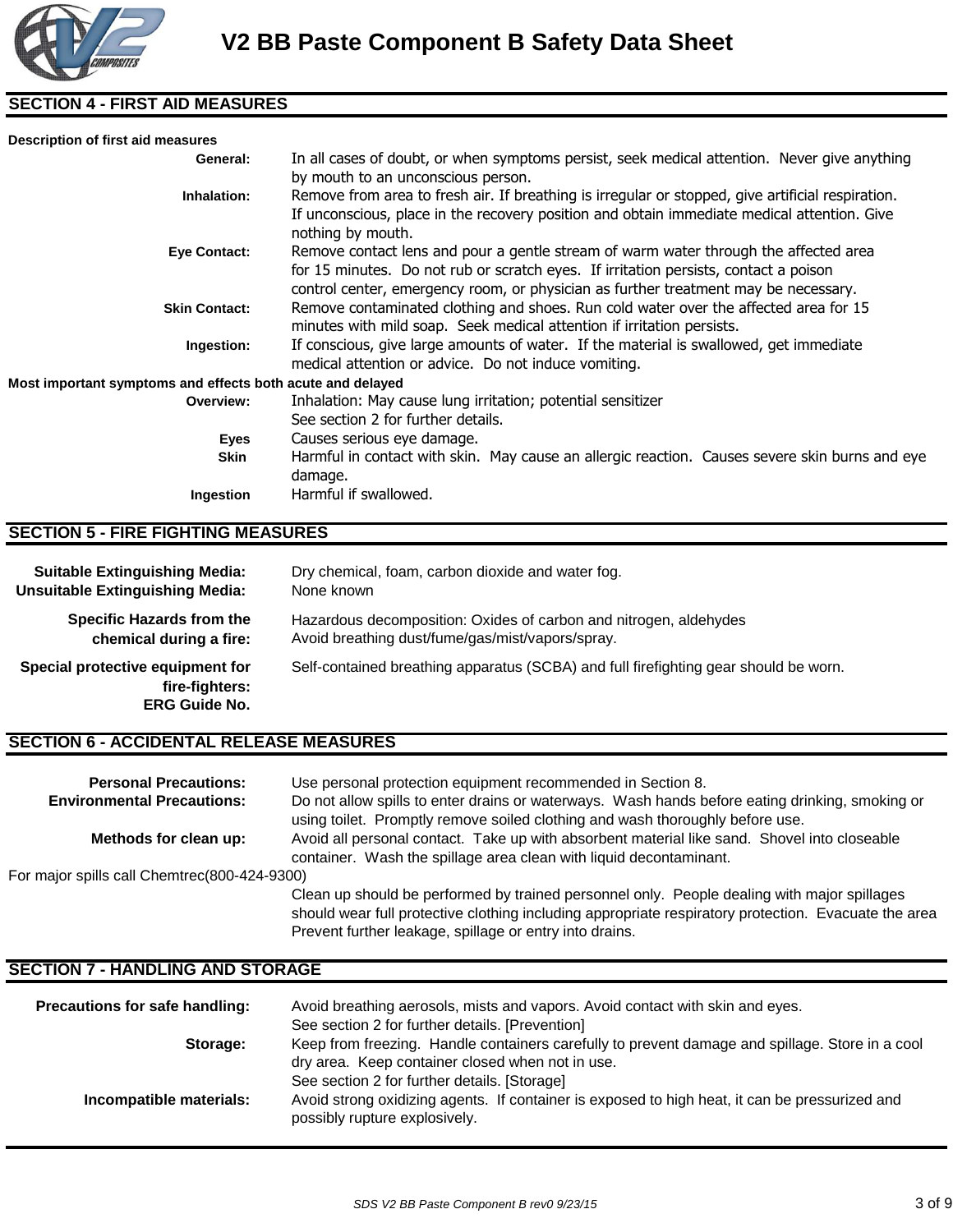

# **SECTION 8 - EXPOSURE CONTROLS/PERSONAL PROTECTION**

### **Exposure Limits:**

| <b>CAS No.</b> | Ingredient                       | <b>Source</b> | Value                                                   |
|----------------|----------------------------------|---------------|---------------------------------------------------------|
| 0000080-05-7   | Diphenylolpropane                | <b>OSHA</b>   | No Established Limit                                    |
|                |                                  | <b>ACGIH</b>  | No Established Limit                                    |
|                |                                  | <b>NIOSH</b>  | No Established Limit                                    |
|                |                                  | Supplier      | No Established Limit                                    |
| 0000111-40-0   | Diethylenetriamine(DETA)         | <b>OSHA</b>   | No Established Limit                                    |
|                |                                  | <b>ACGIH</b>  | TWA: 1ppmSkin, S                                        |
|                |                                  | <b>NIOSH</b>  | TWA: 1ppm $(4mg/m3)$ [skin]                             |
|                |                                  | Supplier      | No Established Limit                                    |
| 0000112-57-2   | Tetraethylenepentamine           | <b>OSHA</b>   | No Established Limit                                    |
|                |                                  | <b>ACGIH</b>  | No Established Limit                                    |
|                |                                  | <b>NIOSH</b>  | No Established Limit                                    |
|                |                                  | Supplier      | No Established Limit                                    |
| 0001333-86-4   | Carbon black                     | <b>OSHA</b>   | TWA 3.5mg/m3                                            |
|                |                                  | <b>ACGIH</b>  | TWA: 3mg/m3 2B, Revised 2011                            |
|                |                                  | <b>NIOSH</b>  | TWA: 3.5mg/m3 Ca TWA .1mg PAHs/m3                       |
|                |                                  |               | [in presence of polycyclic aromatic hydrocarbons(PAHs)] |
|                |                                  | Supplier      | No Established Limit                                    |
| 0068953-36-6   | TOFA, reaction product with TEPA | <b>OSHA</b>   | No Established Limit                                    |
|                |                                  | <b>ACGIH</b>  | No Established Limit                                    |
|                |                                  | <b>NIOSH</b>  | No Established Limit                                    |
|                |                                  | Supplier      | No Established Limit                                    |
| 67762-90-7     | Amorphous silica, hyrdophobic    | <b>OSHA</b>   | No Established Limit                                    |
|                |                                  | <b>ACGIH</b>  | No Established Limit                                    |
|                |                                  | <b>NIOSH</b>  | No Established Limit                                    |
|                |                                  | Supplier      | No Established Limit                                    |
| 0142844-00-6   | Aluminosilicate fibre            | <b>OSHA</b>   | No Established Limit                                    |
|                |                                  | <b>ACGIH</b>  | No Established Limit                                    |
|                |                                  | <b>NIOSH</b>  | No Established Limit                                    |
|                |                                  | Supplier      | No Established Limit                                    |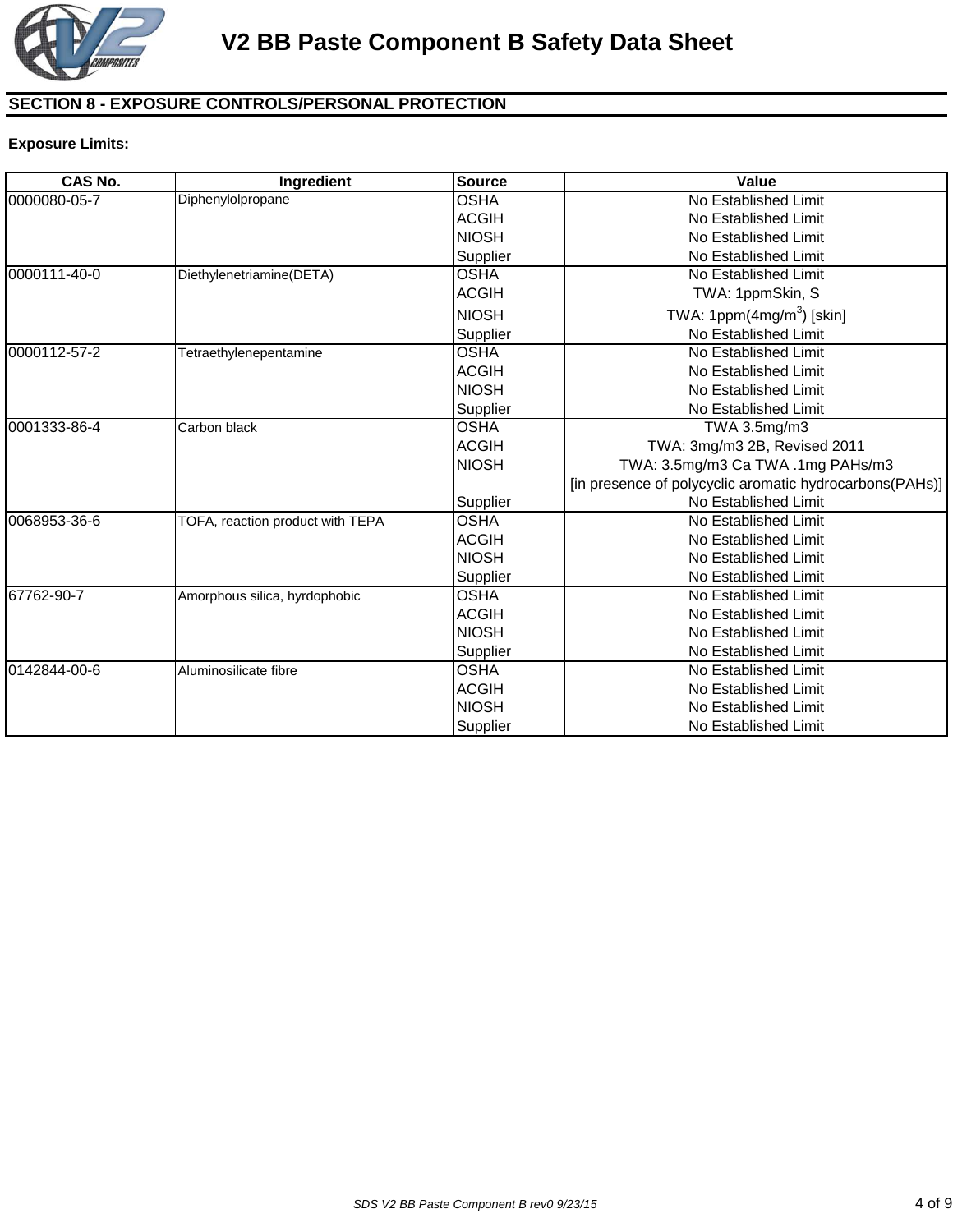

# **V2 BB Paste Component B Safety Data Sheet**

# **Carcinogen Data**

| <b>CAS No.</b> | Ingredient                       | <b>Source</b> | Value                                                 |
|----------------|----------------------------------|---------------|-------------------------------------------------------|
| 0000080-05-7   | Diphenylolpropane                | <b>OSHA</b>   | Select Carcinogen: No                                 |
|                |                                  | <b>NTP</b>    | Known: No; Suspected: No                              |
|                |                                  | <b>IARC</b>   | Group 1: No; Group 2a: No; Group 2b: No; Group 3: No  |
|                |                                  |               | Group 4: No                                           |
| 0000111-40-0   | Diethylenetriamine(DETA)         | <b>OSHA</b>   | Select Carcinogen: No                                 |
|                |                                  | <b>NTP</b>    | Known: No; Suspected: No                              |
|                |                                  | <b>IARC</b>   | Group 1: No; Group 2a: No; Group 2b: No; Group 3: No  |
|                |                                  |               | Group 4: No                                           |
| 0000112-57-2   | Tetraethylenepentamine           | <b>OSHA</b>   | Select Carcinogen: No                                 |
|                |                                  | <b>NTP</b>    | Known: No; Suspected: No                              |
|                |                                  | <b>IARC</b>   | Group 1: No; Group 2a: No; Group 2b: No; Group 3: No  |
|                |                                  |               | Group 4: No                                           |
| 0001333-86-4   | Carbon black                     | <b>OSHA</b>   | Select Carcinogen: No                                 |
|                |                                  | <b>NTP</b>    | Known: No; Suspected: No                              |
|                |                                  | <b>IARC</b>   | Group 1: No; Group 2a: No; Group 2b: Yes; Group 3: No |
|                |                                  |               | Group 4: No                                           |
| 0068953-36-6   | TOFA, reaction product with TEPA | <b>OSHA</b>   | Select Carcinogen: No                                 |
|                |                                  | <b>NTP</b>    | Known: No; Suspected: No                              |
|                |                                  | <b>IARC</b>   | Group 1: No; Group 2a: No; Group 2b: No; Group 3: No  |
|                |                                  |               | Group 4: No                                           |
| 67762-90-7     | Amorphous silica, hydrophobic    | <b>OSHA</b>   | Select Carcinogen: No                                 |
|                |                                  | <b>NTP</b>    | Known: No; Suspected: No                              |
|                |                                  | <b>IARC</b>   | Group 1: No; Group 2a: No; Group 2b: No; Group 3: No  |
|                |                                  |               | Group 4: No                                           |
| 0142844-00-6   | Aluminosilicate fibre            | <b>OSHA</b>   | Select Carcinogen: No                                 |
|                |                                  | <b>NTP</b>    | Known: No; Suspected: No                              |
|                |                                  | <b>IARC</b>   | Group 1: No; Group 2a: No; Group 2b: Yes; Group 3: No |
|                |                                  |               | Group 4: No                                           |

### **Exposure Controls:**

| <b>Eye Protection:</b>   | Respiratory Protection: For most conditions, no respiratory protection should be needed; however, if handling at elevated temperatures<br>without sufficient ventilation, use an approved air-purifying respirator. In misty atmospheres, use an approved<br>organic vapor respirator in combination with a dust/mist filter.<br>Chemical goggles (if splashing is possible) |
|--------------------------|------------------------------------------------------------------------------------------------------------------------------------------------------------------------------------------------------------------------------------------------------------------------------------------------------------------------------------------------------------------------------|
| <b>Skin Protection:</b>  | Use gloves impervious to this material when prolonged or frequently repeated contact could occur. If hands are cut<br>or scratched, use gloves impervious to this material even for brief exposures.                                                                                                                                                                         |
|                          | Engineering Controls: Provide adequate ventilation. Where reasonably practicable this should be achieved by the use of local exhaust<br>ventilation and good general extraction. If these are not sufficient to maintain concentrations of particulates and<br>any vapor below occupational exposure limits suitable respiratory protection must be worn.                    |
| <b>Hygiene Measures:</b> | Wash hands before and after breaks. Wear clean, body-covering clothing. Good personal hygiene and the use<br>of barrier creams, caps, protective gloves, cotton coveralls or long sleeved loose fitting clothing will maximize<br>comfort.                                                                                                                                   |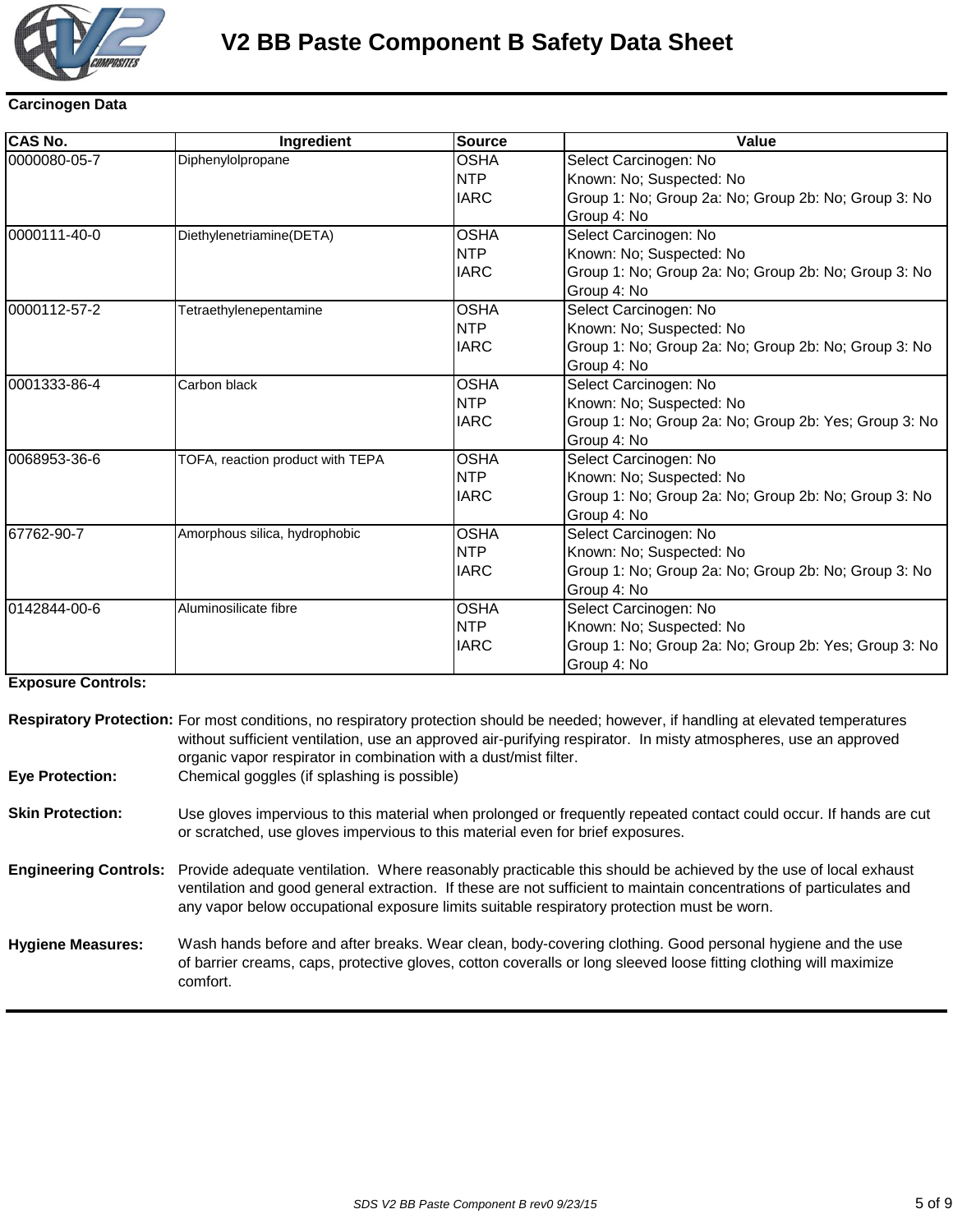

# **SECTION 9 - PHYSICAL AND CHEMICAL PROPERTIES**

| <b>Physical State:</b>                 | Liquid                           |
|----------------------------------------|----------------------------------|
| Appearance/Color:                      | Slightly viscous liquid          |
| Odor:                                  | Sweet smelling gel               |
| <b>Odor Threshold:</b>                 | NA                               |
| <b>Vapor Pressure:</b>                 | 1.0mmHg @ 180°F                  |
| <b>Vapor Density:</b>                  | NA                               |
| pH:                                    | <b>NA</b>                        |
| <b>Specific Gravity:</b>               | 1.20 @ 77°F                      |
| Solubility:                            | Slight                           |
| <b>Freezing/Melting Point:</b>         | NA.                              |
| <b>Boiling Point:</b>                  | Not determined                   |
| <b>Flash Point:</b>                    | > 383°F Pensky Martin Closed Cup |
| <b>Evaporation Rate(Ether=1):</b>      | Not determined                   |
| <b>Flammability:</b>                   | NA.                              |
| <b>Explosive limits:</b>               | NA.                              |
| Partition coefficient: n-octanol/water | NA.                              |
| <b>Auto Ignition Temp:</b>             | NA.                              |
| <b>Decomposition Temp:</b>             | NA                               |
| <b>Viscosity:</b>                      | NA                               |
| <b>VOC content:</b>                    | None                             |

### **SECTION 10 - STABILITY AND REACTIVITY**

| <b>Reactivity:</b>                | Hazardous polymerization will not occur              |
|-----------------------------------|------------------------------------------------------|
| <b>Chemical Stability:</b>        | This product is stable.                              |
| Possible hazardous reactions:     | No data available.                                   |
| <b>Conditions to avoid:</b>       | Elevated temperatures; strong acids or bases in bulk |
| Incompatible materials:           | Avoid strong oxidizing agents                        |
| Hazardous decomposition products: | Oxides of carbon and nitrogen, aldehydes             |

# **SECTION 11 - TOXICOLOGICAL INFORMATION**

**Acute Toxicity**

|                                  |              |               | Inhalation  | Inhalation        |                         |
|----------------------------------|--------------|---------------|-------------|-------------------|-------------------------|
|                                  | Oral LD50,   | Skin LD50,    | Vapor LC50, | Dust/Mist LC50,   |                         |
| Ingredient                       | mg/kg        | mg/kg         | mg/L/4hr    | mg/L/4hr          | Inhalation Gas LC50 ppm |
| Tetraethylenepentamine           | 2.140.00     | No data       | No data     | No data available | No data available       |
| $(112-57-2)$                     | Rat-Cat.:5   | available     | available   |                   |                         |
| Diethylenetriamine(DETA)         | 0.080, 00    | 1,090.00      | No data     | No data           | No data available       |
| $(111-40-0)$                     | Rat-Cat.:4   | Rabbit- Cat:4 | available   | lavailable        |                         |
| TOFA, reaction product with TEPA | 2,000.00     | No data       | No data     | No data available | No data available       |
| $(68953 - 36 - 6)$               | Rat-Cat.:4   | available     | available   |                   |                         |
| Diphenylolpropane                | 5.000.00     | 3.000.00      | No data     | No data available | No data available       |
| $(80-05-7)$                      | Rat-Cat.:5   | Rabbit- Cat:5 | lavailable  |                   |                         |
| Carbon black                     | 8,000.00     | No data       | No data     | No data available | No data available       |
| $(1333 - 86 - 4)$                | Rat- Cat.:NA | available     | available   |                   |                         |
| Aluminosilicate fibre            | No data      | No data       | No data     | No data available | No data available       |
| $(0142844 - 00 - 6)$             | available    | available     | available   |                   |                         |
| Amorphous silica, hydrophobic    | .000.00      | 2,000.00      | No data     | No data available | No data available       |
| $(67762 - 90 - 7)$               | Rat-Cat.: 4  | Rat-Cat:4     | lavailable  |                   |                         |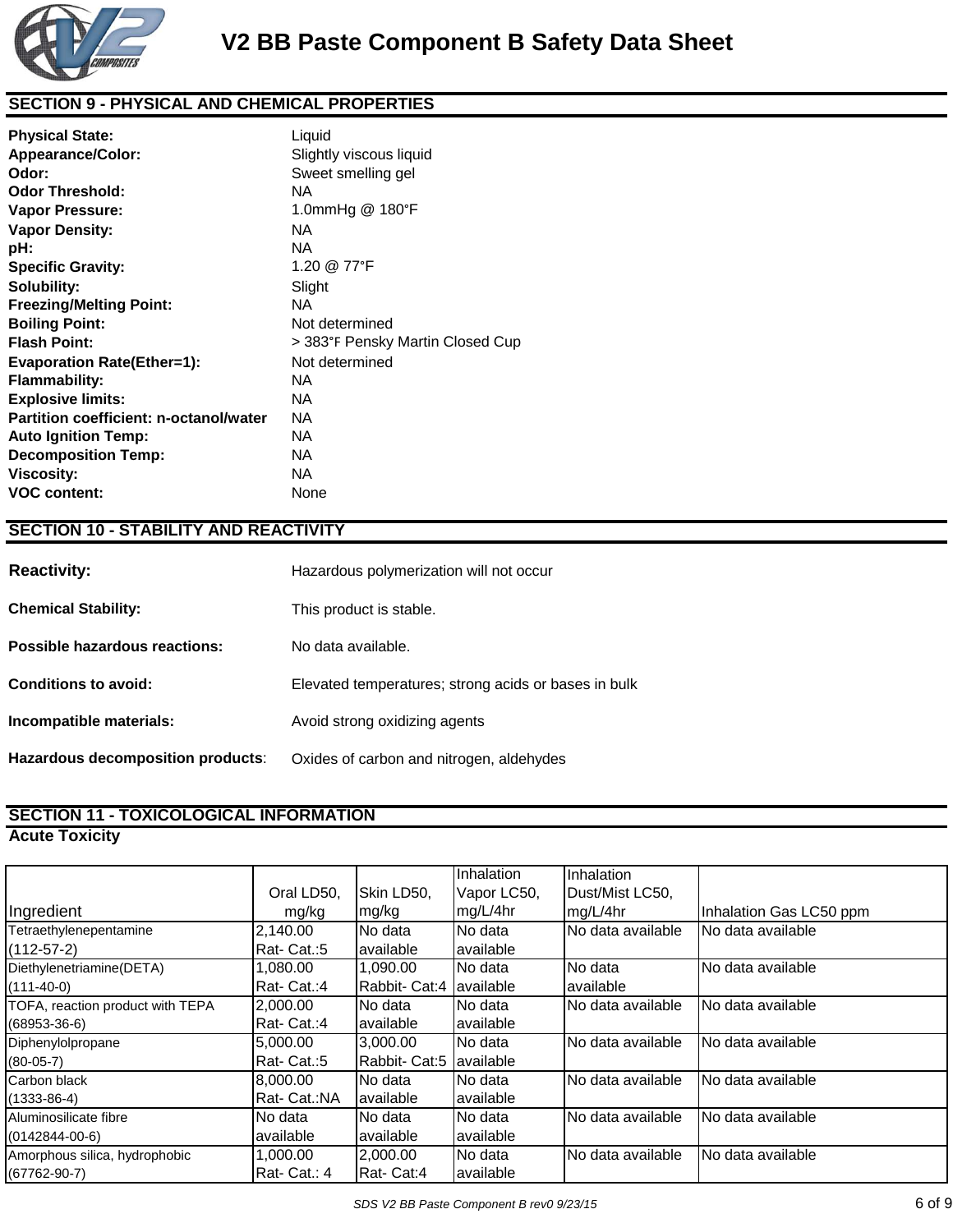

Note: When no route specific LD50 data is available for an acute toxin, the converted acute toxicity point estimate was used in the calculation of the product's ATE(Acute Toxicity Estimate).

| <b>Classification</b>         | Category | <b>Hazard Description</b>               |
|-------------------------------|----------|-----------------------------------------|
| Acute toxicity(oral)          |          | Harmful if swallowed                    |
| Acute toxicity(dermal)        | 4        | Harmful in contact with skin            |
| Acute toxicity(inhalation)    |          | Not applicable                          |
| Skin corrosion/irritation     | 1B       | Causes severe skin burns and eye damage |
| Serious eye damage/irritation |          | Causes serious eye damage               |
| Respiratory sensitization     |          | Not applicable                          |
| Skin sensitization            |          | May cause an allergic skin reaction     |
| Germ cell mutagenicity        |          | Not applicable                          |
| Carcinogenicity               | 2        | Suspected of causing cancer.            |
| Reproductive toxicity         | 2        | Suspected of damaging fertility.        |
| STOT-single exposure          |          | Not applicable                          |
| STOT-repeated exposure        |          | Not applicable                          |
| Aspiration hazard             |          | Not applicable                          |

## **SECTION 12 - ECOLOGICAL INFORMATION**

Aquatic Ecotoxicity: Toxic to aquatic life with long lasting effects.

| Ingredient                       | 96hr LC50 fish mg/l | 48hr EC50 crustacea, mg/l | ErC50 algae mg/l                    |
|----------------------------------|---------------------|---------------------------|-------------------------------------|
| Tetraethylenepentamine           | 420.00              | 24.00 Daphnia magna       | 2.00(72hr) Pseudokirchneriella      |
| $(112-57-2)$                     | Poecilla reticulata |                           | subcapitata                         |
| Diethylenetriamine(DETA)         | 1014.00             | 53.50 Daphnia magna       | 345.60(72hr) Pseudokirchneriella    |
| $(111-40-0)$                     | Poecilla reticulata |                           | subcapitata                         |
| TOFA, reaction product with TEPA | 9.00                | 9.00 Daphnia magna        | 9.00(72hr) Algae                    |
| $(68953-36-6)$                   | Fish(Piscis)        |                           |                                     |
| Diphenylolpropane                | 4.60, Pimephales    | 7.75 Daphnia magna        | 2.73(96hr) Pseudokirchneriella      |
| $(80-05-7)$                      | promelas            |                           | subcapitata                         |
| Carbon black                     | 1000.00             | 5,600.00 Daphnia magna    | 10,000.00(72hr) Pseudokirchneriella |
| $(1333 - 86 - 4)$                | Danio rerio         |                           | subcapitata                         |
| Amorphous silica, hydrophobic    | No date             | No data available         | No data available                   |
| $(67762 - 90 - 7)$               | available           |                           |                                     |
| Aluminosilicate fibre            | No date             | No data available         | No data available                   |
| $(0142844 - 00 - 6)$             | available           |                           |                                     |

**Persistance and degradability** There is no data available on the preparation itself. **Bioaccumulative Potential Motion Not measured Mobility in soil Mobility** in soil **Results of PBT and vPvB assessment** This product contains no PBT/vPvB chemicals. **Other adverse effects** No data available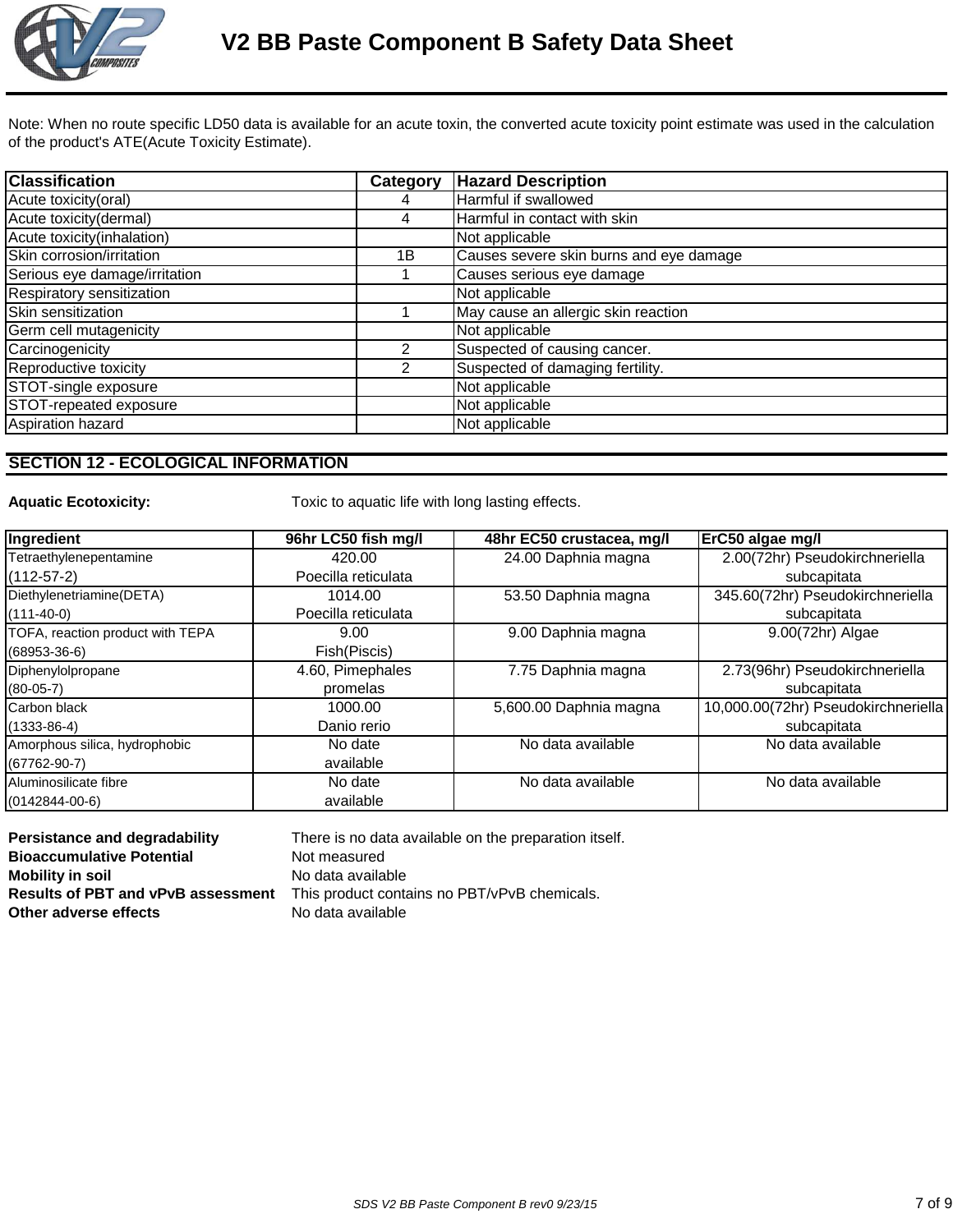

## **SECTION 13 - DISPOSAL CONSIDERATIONS**

**SECTION 14 - TRANSPORT REGULATIONS**

**Disposal Method:** Disposal should be in accordance with applicable regional, national and local laws and regulations. Disposal of this product and any by-products should at all times comply with the requirements of environmental protection and waste disposal legislation and any local requirements.

| SECTION 14 - IRANSPORT REGULATIONS         |                                        |                                                                                                  |                                                                                                  |  |  |
|--------------------------------------------|----------------------------------------|--------------------------------------------------------------------------------------------------|--------------------------------------------------------------------------------------------------|--|--|
| <b>UN Number</b>                           |                                        | <b>DOT(Domestic Surface Transportation):</b><br>Not applicable                                   |                                                                                                  |  |  |
|                                            |                                        | <b>IMO/IMDG(Ocean Transportation):</b>                                                           | Not regulated                                                                                    |  |  |
|                                            | <b>ICAO/IATA:</b>                      |                                                                                                  | Not regulated                                                                                    |  |  |
| <b>UN Proper shipping</b>                  |                                        | <b>DOT(Domestic Surface Transportation):</b>                                                     | Not regulated                                                                                    |  |  |
| name                                       |                                        |                                                                                                  |                                                                                                  |  |  |
|                                            | <b>IMO/IMDG(Ocean Transportation):</b> |                                                                                                  | Not regulated                                                                                    |  |  |
|                                            |                                        |                                                                                                  |                                                                                                  |  |  |
|                                            | <b>ICAO/IATA:</b>                      |                                                                                                  | Not regulated                                                                                    |  |  |
|                                            |                                        |                                                                                                  |                                                                                                  |  |  |
|                                            |                                        |                                                                                                  |                                                                                                  |  |  |
| <b>Transport hazard</b>                    | <b>DOT Hazard Class:</b>               |                                                                                                  | Not applicable                                                                                   |  |  |
| class                                      | <b>IMDG/Sub Class:</b>                 |                                                                                                  | Not applicable                                                                                   |  |  |
|                                            | Air Class:                             |                                                                                                  | Not applicable                                                                                   |  |  |
| <b>Packing group</b>                       | <b>DOT Hazard Class:</b>               |                                                                                                  | Not applicable                                                                                   |  |  |
|                                            | <b>IMDG/Sub Class:</b>                 |                                                                                                  | Not applicable                                                                                   |  |  |
|                                            | Air Class:                             |                                                                                                  | Not applicable                                                                                   |  |  |
|                                            |                                        |                                                                                                  |                                                                                                  |  |  |
| <b>Environmental hazards</b>               |                                        | Marine pollutant: Yes (Tetraethylenepentamine)                                                   |                                                                                                  |  |  |
| <b>IMDG</b>                                |                                        |                                                                                                  |                                                                                                  |  |  |
| Special precautions for user               |                                        | No further information                                                                           |                                                                                                  |  |  |
|                                            |                                        |                                                                                                  |                                                                                                  |  |  |
| <b>SECTION 15 - REGULATORY INFORMATION</b> |                                        |                                                                                                  |                                                                                                  |  |  |
| <b>Regulatory Overview</b>                 |                                        |                                                                                                  | The regulatory data in Section 15 is not intended to be all-inclusive, only selected regulations |  |  |
|                                            |                                        | are represented.                                                                                 |                                                                                                  |  |  |
| <b>Toxic Substance Control Act(TSCA)</b>   |                                        |                                                                                                  |                                                                                                  |  |  |
|                                            |                                        |                                                                                                  |                                                                                                  |  |  |
|                                            |                                        | All components of this material are either listed or exempt from listing on the TSCA Inventory.  |                                                                                                  |  |  |
| <b>WHMIS Classification</b>                |                                        | D <sub>2</sub> A <sub>E</sub>                                                                    |                                                                                                  |  |  |
| <b>US EPA Tier II Hazards</b>              |                                        | Fire: No                                                                                         |                                                                                                  |  |  |
|                                            |                                        | Sudden Release of Pressure: No                                                                   |                                                                                                  |  |  |
|                                            |                                        | Reactive: No                                                                                     |                                                                                                  |  |  |
|                                            |                                        | Immediate(Acute): Yes                                                                            |                                                                                                  |  |  |
|                                            |                                        | Delayed(Chronic): No                                                                             |                                                                                                  |  |  |
| EPCRA 311/312 Chemicals and RQs:           |                                        |                                                                                                  | To the best of our knowledge there are no chemicals at levels which require reporting under this |  |  |
|                                            |                                        | statute.                                                                                         |                                                                                                  |  |  |
| <b>EPCRA 302 Extremely Hazardous:</b>      |                                        | To the best of our knowledge there are no chemicals at levels which require reporting under this |                                                                                                  |  |  |
|                                            |                                        | statute.                                                                                         |                                                                                                  |  |  |
| <b>EPCRA 313 Toxic Chemicals:</b>          |                                        | Diphenylolpropane                                                                                |                                                                                                  |  |  |
|                                            |                                        |                                                                                                  |                                                                                                  |  |  |
| Proposition 65 - Carcinogens(>0.0%):       |                                        | Carbon black                                                                                     |                                                                                                  |  |  |
|                                            |                                        |                                                                                                  |                                                                                                  |  |  |
| <b>Proposition 65 - Developmental</b>      |                                        |                                                                                                  | To the best of our knowledge there are no chemicals at levels which require reporting under this |  |  |
| Toxins(0.0%):                              |                                        | statute.                                                                                         |                                                                                                  |  |  |
|                                            |                                        |                                                                                                  |                                                                                                  |  |  |
| <b>Proposition 65 - Female</b>             |                                        | To the best of our knowledge there are no chemicals at levels which require reporting under this |                                                                                                  |  |  |
| Repro Toxins (0.0%):                       |                                        | statute.                                                                                         |                                                                                                  |  |  |
|                                            |                                        |                                                                                                  |                                                                                                  |  |  |
|                                            |                                        |                                                                                                  |                                                                                                  |  |  |
| <b>Proposition 65 - Male Repro</b>         |                                        | To the best of our knowledge there are no chemicals at levels which require reporting under this |                                                                                                  |  |  |
| Toxins(0.0%):                              |                                        | statute.                                                                                         |                                                                                                  |  |  |